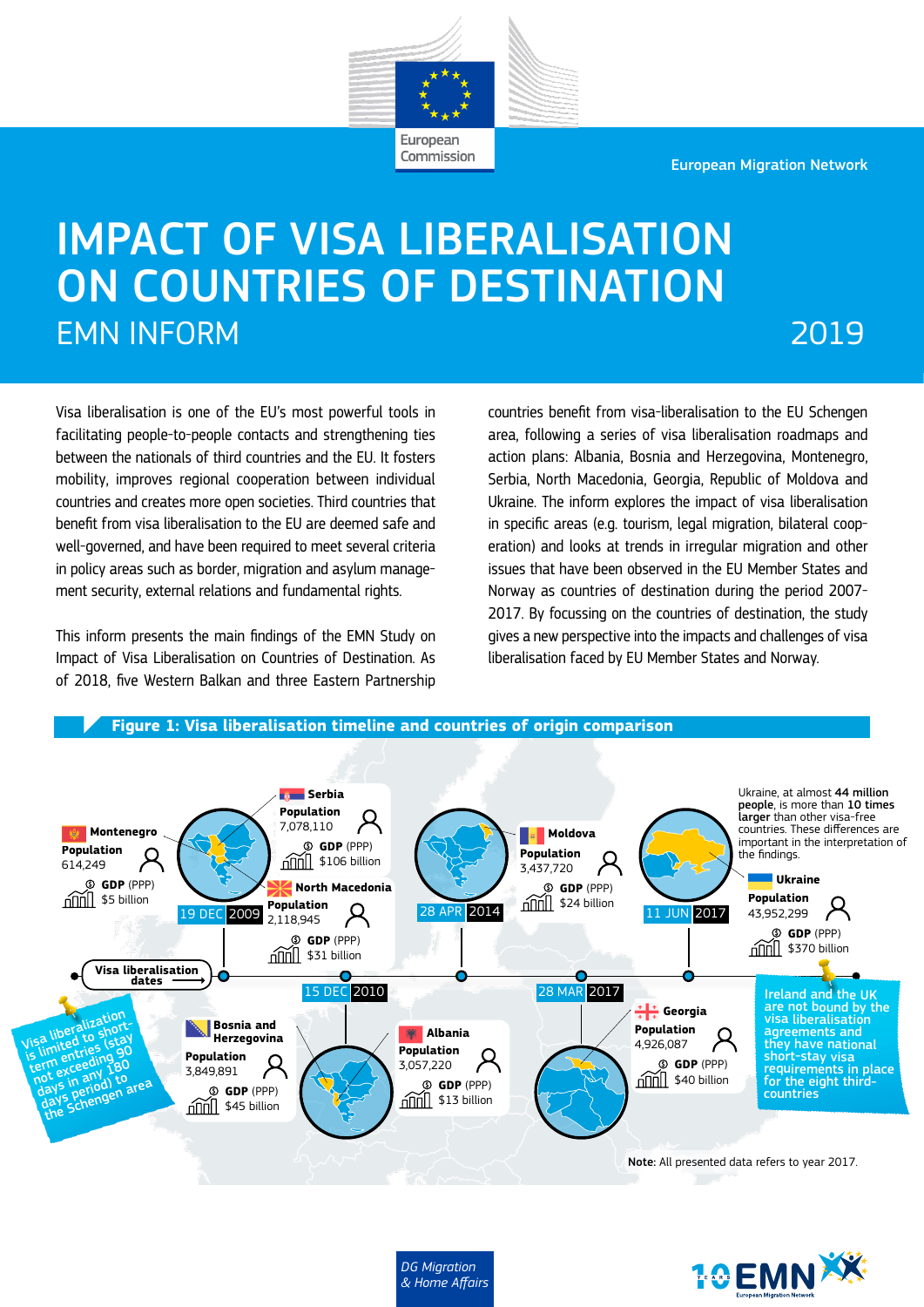

## **KEY POINTS TO NOTE**

**1. The main direct impacts of visa liberalisation included an immediate increase in short-term travel to the countries of destination** from visa-free countries and an immediate reduction in the workload of consulate staff. The new visa-free regime also led to an increase in border control activities by EU Member States and Norway to avoid the misuse of visa liberalisation.

**2. One of the main indirect impacts of visa liberalisation related to the facilitation of access to the labour market in specific Member States.** Following visa liberalisation, which has made it easier for third-country nationals to travel to the EU and Norway to explore employment opportunities, there has been an increase in the number of residence permits issued to nationals of the eight visa-free countries (mostly for remunerated activities). Another indirect impact relates to higher levels of cooperation during return and readmission procedures with visa-free countries.

**3. Following visa liberalisation, there has been an overall increase in the number of asylum applicants from visafree countries,** most of which have received a negative decision. Some of the measures adopted by Member States to cope with the high number of asylum applications included the designation of visa-free countries as safe countries of origin (allowing an accelerated asylum procedure), information campaigns and cooperation with the national authorities of visa-free countries.

**4. There has been an increase in the number of nationals from visa-free countries detected as overstaying their maximum period allowed after visa liberalisation** and 12 Member States reported this as a challenge. However, it was not possible to establish a clear link between visa liberalisation, irregular stay and overstay and less than half of the Member States implemented any specific measures to combat this phenomenon.

**5. Most Member States did not report any specific challenges in the area of illegal employment** after visa liberalisation was introduced. Only a few Member States adopted measures specifically targeting nationals from visafree countries.

**6. There was little evidence of a link between visa liberalisation and the facilitation of irregular migration.**  Several Member States adopted additional or new measures to counter the activities of facilitators after visa liberalisation, including reinforcing bilateral cooperation, strengthening penalties for facilitation of irregular migration and setting up joint police investigations. Similarly, available data cannot establish a clear link between visa liberalisation and any increases in smuggling and trafficking in human beings.

**7. After visa liberalisation was introduced, several Member States observed an increase in criminal activities.** All eight visa-free countries were asked to reinforce their actions to fight against such activities, particularly against organised crime groups. This phenomenon is closely monitored and failure to cooperate with EU Member States and Norway in this area could lead to the suspension of the visa-free travel to nationals from the eight countries subject of this study.

## **1 AIM AND SCOPE OF THE STUDY**

The focus of this synthesis report is on the EU Member States and Norway as countries of destination after visa liberalisation dialogues were successfully concluded with the eight third countries as countries of origin that are currently exempted from visa requirements for shortterm visits to the Schengen area (except in Ireland and the United Kingdom where national visa requirements apply for these nationalities). The aim of the report was to investigate the (short-term) impact of visa liberalisation on EU Member States and Norway and consider any resulting changes in their policies and practices. The Study also compared the situation in Ireland and the United Kingdom with the general EU trends (which, with some exceptions, they mirror).

The report looks at a ten-year period between 2007 and 2017 and captures the trends before and after visa liberalisation and across multiple years. The information used by this synthesis report is based primarily on secondary sources as provided by EU Member States and Norway in their national contributions for this study and they include evidence of challenges and measures in existing approaches regarding visa liberalisation.

## **2 IMPACTS OF VISA LIBERALISATION ON COUNTRIES OF DESTINATION**

Enhancing the mobility of third-country nationals to the EU in a secure and well-managed environment is one of the main objectives of the EU's visa policy. Visa liberalisation contributes to this objective by abolishing visa requirements and fees to enter the EU and Norway for short-stay visits (except to Ireland and the United Kingdom which apply national visa requirements).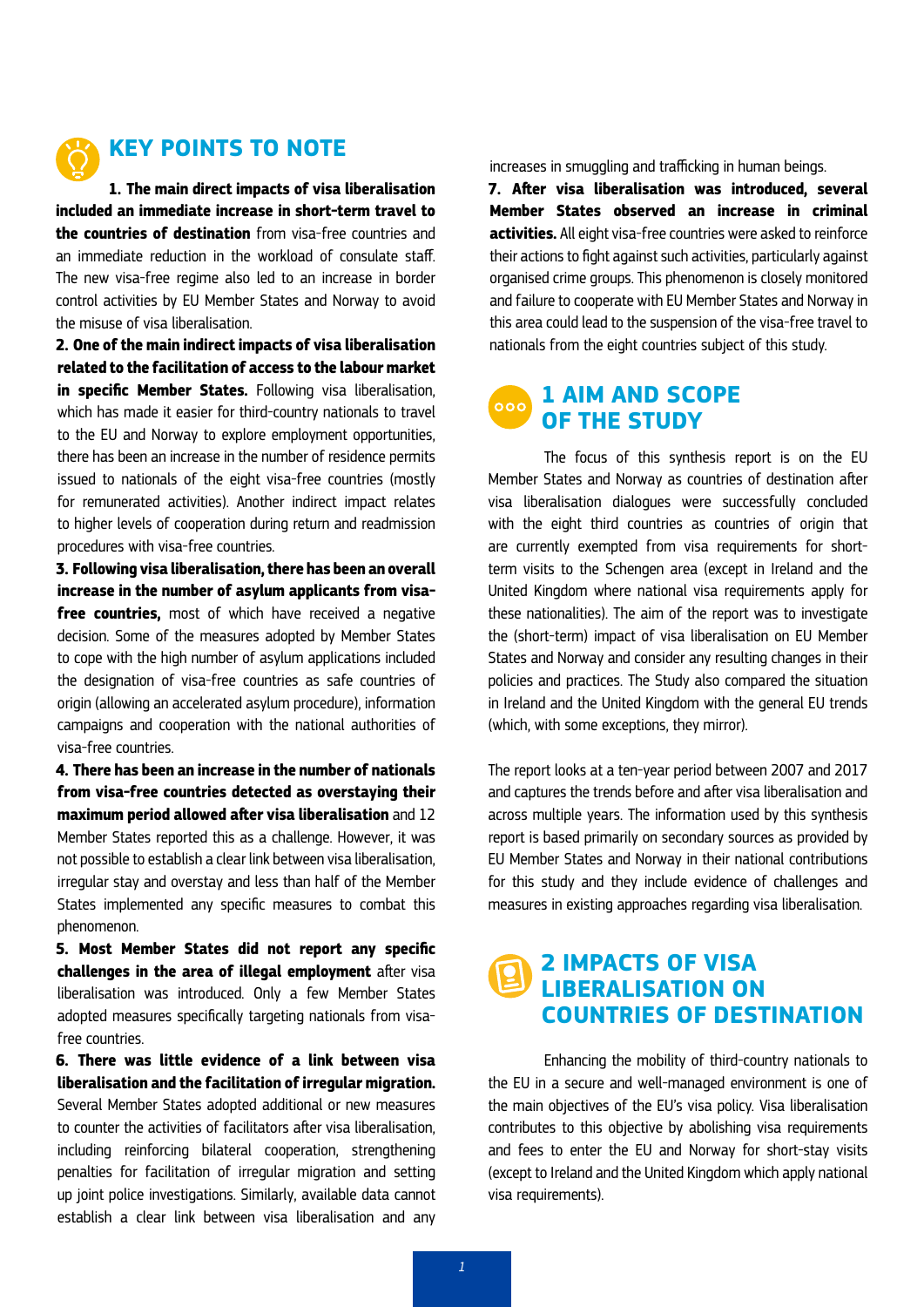Several direct and indirect benefits to both third-country nationals, partner countries and countries of destination, may result from increases in short term visits to the EU, although not all of these can be measured based on available data or attributed directly to the introduction of the visa-free regime. This section explores some of the direct and indirect impacts of visa liberalisation from the perspective of countries of destination.

## 2.1 DIRECT IMPACTS OF VISA LIBERALISATION

When it comes to direct impacts, the available data showed an immediate increase in short-term travel to the countries of destination. A significant increase was noted in the number of visitors from visa-free countries to the EU and Norway after visa liberalisation.

#### **2.1.1 IMPACTS ON THE TOURISM SECTOR**

Several Member States reported a positive impact of visa liberalisation on tourism from the visa-free countries, particularly from Bosnia and Herzegovina, Serbia and Ukraine. However, when these numbers are placed in a larger context including all tourists visits to the EU and Norway, the tourist flows from the visa-free countries were relatively modest, and the trend of increasing numbers of tourists from visa-free countries appears to also be in line with the overall and gradual increase of tourists to the EU.



Source: National data provided by Member States and Norway in their reports for this study.

Notes: The following Member States plus Norway provided national data for this indicator: AT (Ukraine only), BE, CZ (Serbia together with Montenegro, and Ukraine – both as of 2012), EE (only Albania and Ukraine), EL (only Albania), ES (data only as of 2013), FI, HR (Albania only as of 2011, no data on Moldova and Georgia), HU, IE (only Ukraine), IT, LT (data only as of 2012), LU (data on Montenegro and Georgia only as of 2010), LV (only Georgia and Ukraine), NL (Ukraine only), PL, SE, SI (data only as of 2015), SK (only Montenegro, Serbia and Ukraine) and NO (data only as of 2017).

\*Visa liberalisation dates: Montenegro, North Macedonia and Serbia (19/12/2009), Albania, Bosnia and Herzegovina (15/12/2010)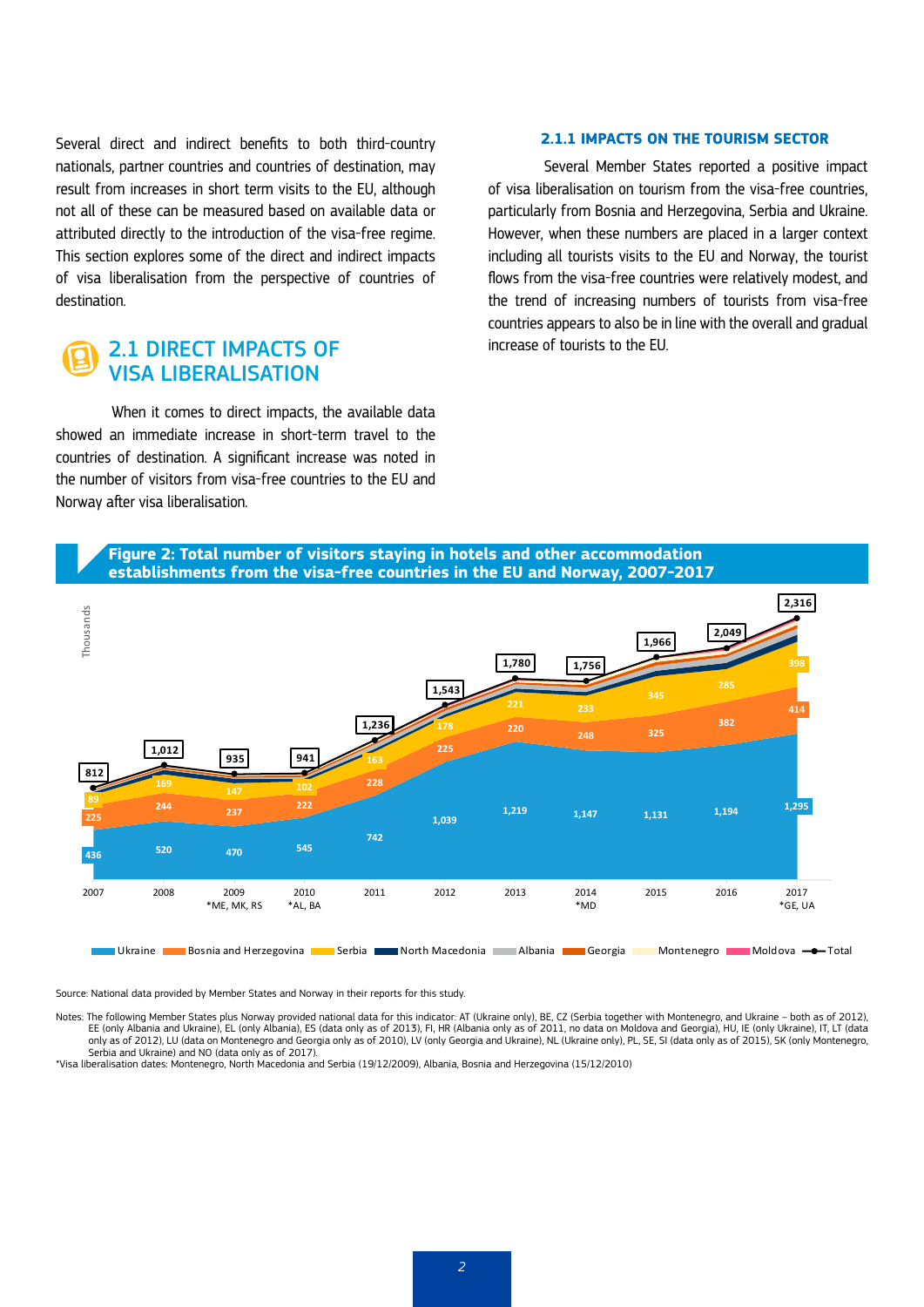#### **2.1.2 IMPACTS ON ADMINISTRATIVE BURDENS ON PUBLIC AUTHORITIES**

Overall, the visa-free regimes greatly reduced numbers of short-stay visa requests for third-country nationals with a biometric passport, with a corresponding decrease in the workload of diplomatic staff in consulates required to process them. Nine Member States specifically confirmed that there was no additional administrative burden after visa liberalisation. However, reductions in the administration workload in some authorities, sometimes resulted in a higher workload in others, for example, on border control authorities. Concerns about the possible misuse of the visa-free regime in some Member States also resulted in national authorities having to carry out more thorough and time-consuming checks.

## 2.2 INDIRECT IMPACTS OF VISA LIBERALISATION

Visa liberalisation and EU visa policy in general only concern short-term stays rather than legal migration more widely, a visa-free regime that fosters mobility, improves regional cooperation between individual countries and creates more open societies, may exert some effect on the choice of people to establish themselves in the EU for economic or other reasons. This study also explored whether the visa-free regimes brought some indirect benefits to EU Member States and Norway.

#### **2.2.1 VISA LIBERALISATION AND COUNTRIES OF DESTINATION LABOUR MARKETS**

According to Eurostat data the total number of first residence permits issued to nationals of the eight visa-free countries more than doubled in the period 2008 – 2017, suggesting a relationship between visa liberalisation and legal migration, and the majority were issued for remunerated activities. Visa liberalisation also facilitates short trips for third-country nationals to explore employment opportunities in the EU and Norway (except in Ireland and UK) and, in specific instances prescribed by national law, third-country nationals can apply for a residence permit when legally staying on the territory of a Member States, including on grounds of employment. In such instances visa liberalisation can facilitate access to labour markets in specific Member States.

Visa liberalisation may entice third-country nationals of these countries to explore, as part of a short-term stay, whether there could be scope for setting up a business in a Member State (participating to visa liberalisation) or Norway. However, this study establishes no such link, and the overall growth in the number of permits issued to entrepreneurs remained too low to show a discernible impact in any of the Member States.

#### **2.2.2 VISA LIBERALISATION AND ATTRACTING INTERNATIONAL STUDENTS**

Third-country nationals wanting to study in the EU for a period exceeding three months must apply for a residence permit as regulated in EU and national law. In most cases, this permit needs to be requested before coming to the Member State of choice, however, eight Member States allow for the permit to be requested on their territory, provided the applicant has entered the country legally and has grounds to stay. The number of nationals from third countries that benefit from visa liberalisation to the EU and Norway for the purpose of study, on average constitutes about 5% of all third-country nationals migrating for this reason but has steadily increased from approximately 14 000 in 2009 to 33 700 in 2017; however, no clear connection could be established with visa liberalisation.

#### **2.2.3 COOPERATION ON RETURN AND MIGRATION POLICIES WITH VISA-FREE COUNTRIES**

In the area of cooperation on return and readmission with the visa-free countries, Eurostat data shows that, in general, the number of actual returns followed closely the number of return decisions issued by the EU and Norway to nationals of these countries. This finding suggests that both cooperation and process of returns and readmission was effective which, in turn, is another benefit of the better cooperation encouraged by visa liberalisation. For example, several Member States reported an increase in (assisted) voluntary returns that were efficiently implemented, especially after visa liberalisation. Visa-free regimes also reduced the administration burden and workload of diplomatic staff in consulates as they no longer had to process or check visas. However, this was offset by a higher workload by other authorities (such as border control authorities) to avoid identity fraud, irregular migration or illegal employment.

## **3 REPORTED CHALLENGES AND MEASURES**

In 2018, the European Commission published its second report under the visa suspension mechanism used to monitor the visa liberalisation benchmarks that must be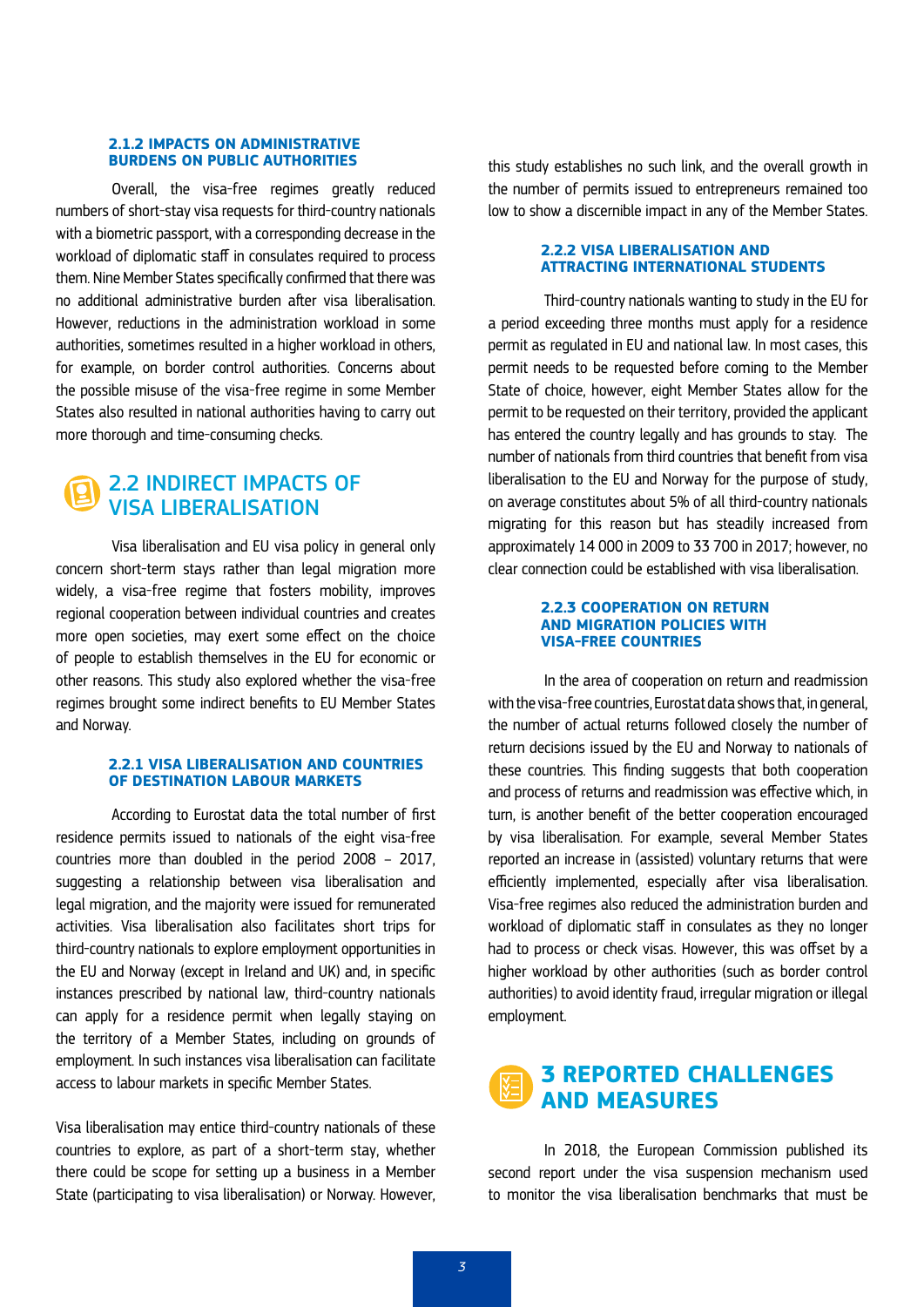respected by each of the eight third countries in order for them to maintain the visa-free regime. In the report considered that, overall, visa liberalisation requirements continued to be fulfilled by all visa-free countries. However, the same report highlights several areas where additional measures need to be adopted, mainly in the areas of migration and asylum, public order and security.

This EMN Study focused on a number of challenges faced by EU Member States and Norway as identified in the visa liberalisation benchmarks. These included: 1) a rise in the number of asylum applications of which many were unfounded, 2) irregular stay and overstay, 3) illegal employment, 4) facilitation of irregular migration, and 5) security risks.

## 3.1 INCREASES IN THE NUMBER OF ASYLUM APPLICATIONS

During the period covered by the study, the number of asylum applications from visa-free countries overall increased following the introduction of the visa-free regime, with peaks coinciding with the 2014-2016 migration crisis. The impacts were felt differently across the EU and was reported as a specific challenge by 12 Member States.

The rejection rates of asylum applications lodged by nationals of visa-free countries in the period 2008-2017 were very high, ranging between 94% and 99%, with the exception of Ukraine for which the rejection rate was 78%. In the case of Western Balkan countries there was a noticeable increase in the number of asylum applications after visa liberalisation, particularly from Albanian nationals, while for Eastern Partnership countries similar trends were observed for Georgia and Ukraine.

#### **Box 1: Adding visa liberalisation countries to national lists of safe countries of origin**

The top six countries designated as safe countries of origin by Member States were all Western Balkan countries (including Kosovo): Albania, Bosnia and Herzegovina, North Macedonia, Montenegro and Serbia. Finland and Norway do not have national lists of safe countries of origin but make use of the safe country of origin concept in the examination of asylum applications.

Some Member States also included Eastern Partnership countries benefitting from visa liberalisation (Georgia, Moldova and Ukraine), while others investigated the possibility to add them to such lists. By adding visa-free countries to national safe country of origin lists, the procedure to process asylum applications could be accelerated, thereby halving the time required to process applications from visa-free nationals (with some variation by Member State).

EU Member States and Norway adopted new measures, implemented in the context of the high number of asylum applications during the migration crisis, some of which were also applicable to nationals of the visa-free countries. Such measures included, for example, designating visa-free countries as safe countries of origin, resulting in an accelerated procedure to process applications from nationals of the visafree countries, and information campaigns and closer (bilateral) cooperation channels with national authorities of visa-free countries (e.g. pursuing specific action plans) aiming to reduce the numbers of unfounded claims.

#### **Box 2: Curbing the influx of asylum applications using targeted information campaigns**



To reduce the rise in unfounded asylum applications, Belgium organised targeted information campaigns in the countries of origin in close cooperation with the authorities of the visa-exempted countries. These campaigns proved successful with North Macedonia, Serbia and Bosnia and Herzegovina (from which the number of asylum applications quickly decreased) but appeared to be less effective with Albania and Georgia. In Germany, information campaigns and diplomatic initiatives were organised with the Western Balkan countries in particular from 2014- 2015 to increase cooperation on return and reduce the number of unfounded asylum applications.

### 3.2 IRREGULAR STAY AND OVERSTAY

Overstay and in particular irregular stay were considered a challenge by many EU Member States, where increases were reported in the number of persons from visafree countries overstaying the maximum period allowed. According to the available national data, the highest number of overstayers from the Western Balkan countries were Serbian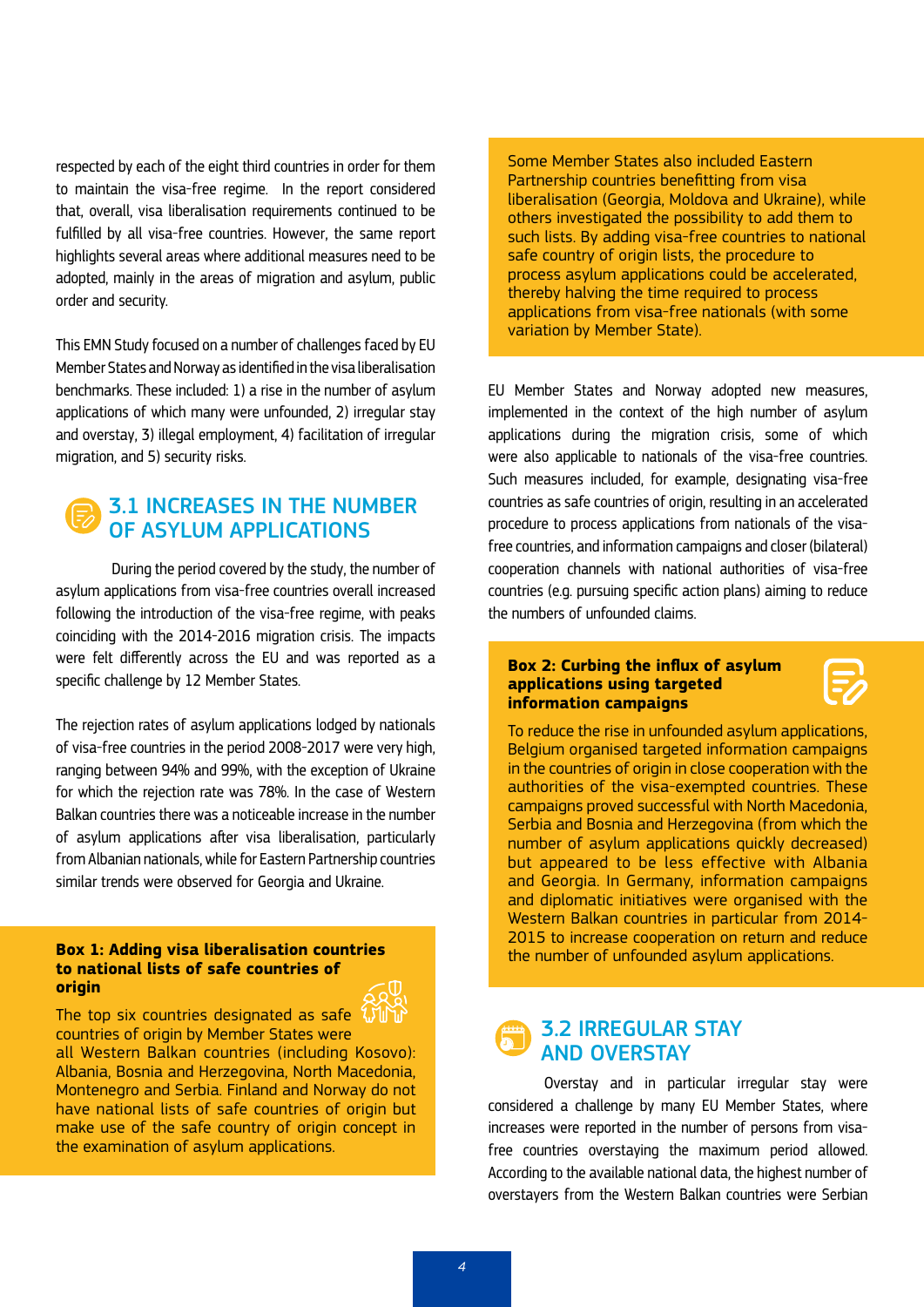and Albanian nationals. In the Eastern Partnership countries, the highest number of overstayers were Ukrainian nationals. Any analysis of trends is subject to several underlying limitations as irregular stay and overstay are hidden phenomena that are very difficult to measure, and methodologies – to collect data and to detect these phenomena – differ from one Member State to another.

It was not possible however to establish a clear-cut causal link between visa liberalisation, irregular stay and overstay of nationals from the visa-free countries in all of the EU Member States. As a rule, detected overstayers in most Member States bound by the Return Directive are issued a return decision, and fewer than half of the Member States implemented specific measures to combat irregular stay and overstay of nationals from visa-free countries. Specific measures implemented included strengthening cooperation with visa-free countries, running information campaigns, promoting voluntary return, changing the criminal law and applicable fines.



## 3.3 ILLEGAL EMPLOYMENT

Regarding illegal employment most Member States did not report any specific challenges in these areas after visa liberalisation. However, available national data on illegal employment is subject to Member States' enforcement (and hence detection) efforts, and thus the true situation at EU level is likely to be understated. However, a few Member States registered an increased level of illegal employment after visa liberalisation with specific concerns related to Albanian and Ukrainian nationals. The sectors in which most cases of illegal employment were detected by the countries of destination included construction, commerce and agriculture, manufacturing industry, the hotel and catering sector and transport.

Only a few Member States reported specific measures in these areas and in general these were part of a wider set of initiatives to address this phenomenon. Such measures included the fight against labour exploitation in the farming sector, ad hoc regularisations of third-country nationals involved in illegal employment and the adoption of an action plans to fight illegal employment.

## 3.4 FACILITATION OF IRREGULAR MIGRATION, SMUGGLING AND TRAFFICKING IN HUMAN BEINGS

With respect to facilitation of irregular migration, smuggling and trafficking in human beings, few Member States reported that visa liberalisation had created any specific additional challenges in their Member State. National data on the number of smuggled third-country nationals detected in eight Member States showed that numbers sharply declined after the implementation of visa liberalisation with regard to nationals from the Western Balkans, especially from Serbia, North Macedonia and Bosnia and Herzegovina. Data on the number of victims of trafficking in human beings originating from visa-free countries were low between 2008 and 2017. Thus, any links or trends between these phenomena and visa liberalisation countries were largely inconclusive in most Member States.

National data on the number of convicted facilitators of unauthorised entry, transit and residence from the Western Balkan visa-free countries showed a relative increase in the number of facilitators in the years following visa liberalisation, but this was more likely linked to changes in migration flows across the EU in 2014-2016.

In most Member States, actions taken to combat facilitation of irregular migration, smuggling of migrants and trafficking in human beings were general in nature and not specifically geared towards nationals of the visa-free countries. However, some Member States reported additional or new measures to counter the activities of facilitators in preparation of or following visa liberalisation. For example, one Member States put forward an action plan to fight against irregular immigration from Albania and Georgia, including measures to reinforce bilateral cooperation with these countries. Ireland and the United Kingdom, which do not apply the EU visa policy, also cooperated in a joint-police investigation to dismantle facilitators working with Georgian immigrants.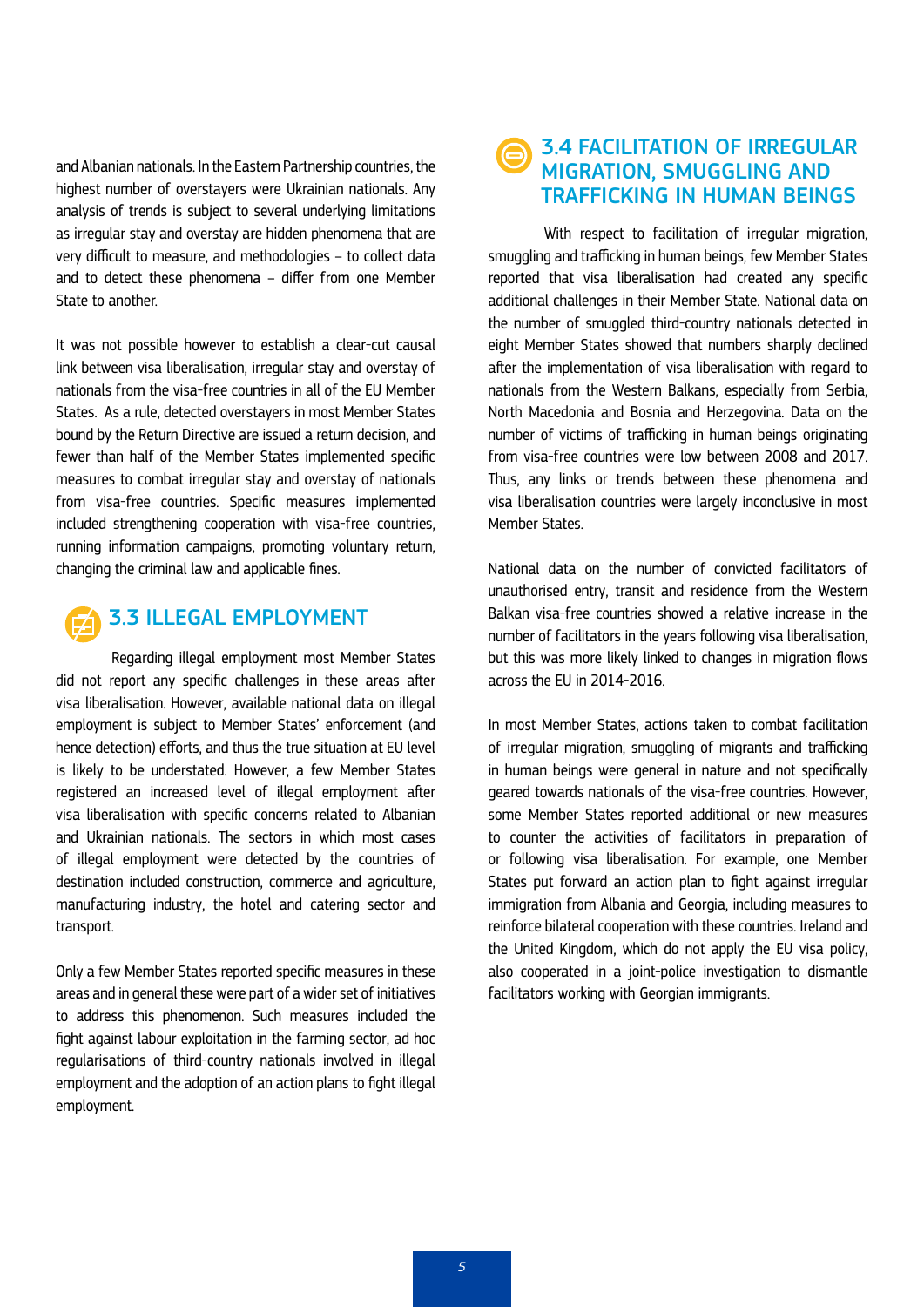#### **Box 3: Collaboration to tackle irregular migration from Albania and Georgia to France**



In view of the continuous flow of Albanian

nationals to France, many of whom were found to be in an irregular situation, France prepared an action plan in February 2017. The plan aimed at 1) reinforcing checks on Albanian nationals upon their entry into France, 2) speeding up the process of asylum applications from Albanian nationals, 3) accelerating the implementation of return decisions when these applications were rejected, 4) increasing the use of entry bans and 5) intensifying return operations which included, if required, support from Frontex.

After visa liberalisation was introduced with Georgia, France registered a significant increase in the number of Georgians irregularly present on its territory. This phenomenon also included an increased number of Georgian nationals applying for asylum – even though Georgia has been on the list of safe countries of origin since 2013. For this reason, on 4 July 2018, Georgia proposed an action plan to fight against irregular immigration from Georgia to France.



#### 3.5 SECURITY RISKS

Lastly, when visa liberalisation was introduced, there were concerns that with more people being able to legally enter the Schengen area, this could constitute a higher security risk in some areas. In the context of this report, security risks refer to the following offences: economic and financial offences; offences against property; offences against public order and safety; offences against public trust (e.g. fraud, forgery, counterfeiting); offences against the person; sexual exploitation of children; sexual offences against adults; terrorism-related activity; and cybercrime. Available national crime statistics in most of the EU Member States and Norway did not show a visible rise in criminal activity among nationals of the eight visa-free countries, however, five Member States reported they encountered challenges with regard to increased criminal activities, while six reported an increase in the use of forged documents by nationals of the visa-free countries.

EU Member States, Norway and the European Commission are closely monitoring these risks and, in the latest assessment by the European Commission, all eight visa-free countries were asked to step up their actions to fight against such crimes, particularly against organised crime groups from Albania, Serbia and Georgia. The prevention and fight against organised crime from the visa-free countries is a continuous process which is closely monitored and any shortfalls in the cooperation of visa-free countries with EU Member States and Norway on public order and security issues could lead to the suspension of the visa-free travel for their nationals.



### **4 CONCLUDING REMARKS**

Visa-free travel is an important achievement in regional cooperation with benefits for all States participating in visa liberalisation. This study has shown that impacts in the EU Member States and Norway have been both direct and indirect, and that following visa liberalisation, both positive and negative trends have been observed. The European Commission is closely monitoring the visa liberalisation benchmarks. In this regard, the Western Balkan and Eastern Partnership visa-free countries are actively taking measures to address existing challenges, however further efforts are needed to guarantee the sustainability of such actions and to increase awareness among all countries, that the benefits of the visa-free travel regime comes with certain responsibilities and obligations.